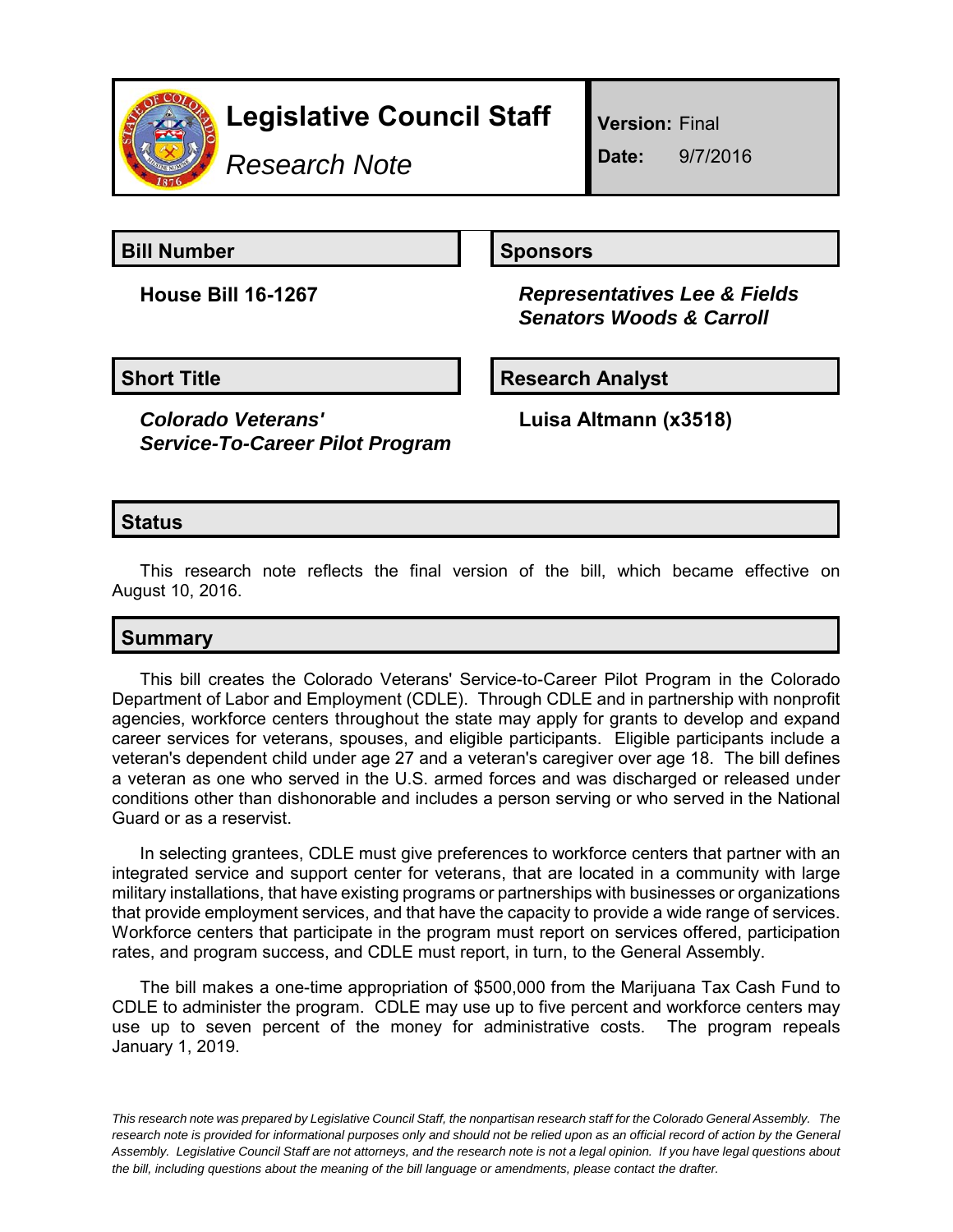#### **Background**

CDLE currently operates 77 workforce centers in 53 counties across the state. These workforce centers provide a variety of free services to Colorado employers and job seekers, including career counseling, and help applying for various training and educational opportunities, among others. Colorado workforce centers currently provide veterans with early priority access to job listings, job fairs and events, and other services for veterans. This bill would allow selected workforce centers to develop or expand services designed specifically to assist veterans in obtaining training, job opportunities, and other services. There are approximately 400,000 veterans living in Colorado.

#### **House Action**

*House Business Affairs and Labor Committee (March 3, 2016).* At the hearing, representatives from the United Veterans Committee, Vets4Energy Program, Pikes Peak Workforce Center, Colorado Springs Regional Business Alliance, Mt. Carmel Center of Excellence, Arapahoe Douglas Workforce Board, and two individuals testified in support of the bill.

The committee adopted amendments L.001 and L.002, and referred the bill, as amended to the House Appropriations Committee. Amendment L.001 revised the bill's definition of "veteran." Amendment L.002 replaced a "shall" with a "may," allowing CDLE the option of whether or not to contract with a nonprofit agency to aminister the program.

*House Appropriations Committee (May 3, 2016).* The committee adopted amendment L.009, and referred the bill, as amended, to the House Committee of the Whole. The amendment adjusted the bill's appropriation clause.

*House second reading (May 3, 2016).* The House adopted the House Business Affairs and Labor Committee report, the House Appropriations Committee report, and amendment No. 3, and passed the bill, as amended. Floor amendment No. 3 removed the requirement that CDLE give preference when selecting work force centers to those that are located in communities with large military installations.

*House third reading (May 4, 2016)*. The House passed the bill on third reading with no amendments.

### **Senate Action**

*Senate Finance Committee (May 5, 2016, & May 6, 2016).* At the hearing on May 5, representatives from the Pikes Peak Workforce Center and one individual testified in support of the bill. The committee postponed the bill indefinitely.

At the hearing on May 6, the committee moved to reconsider the bill. The committee referred the bill, unamended, to the Senate Appropriations Committee.

**Senate Appropriations Committee (May 6, 2016).** At the hearing, the committee adopted amendment J.004, which was conceptually amended, and amendment L.011, and referred the bill, as amended, to the Senate Committee of the Whole.

Amendment J.004, as amended, and amendment L.011, added an appropriation clause to the bill and funded the program with money from the Marijuana Tax Cash Fund instead of from the